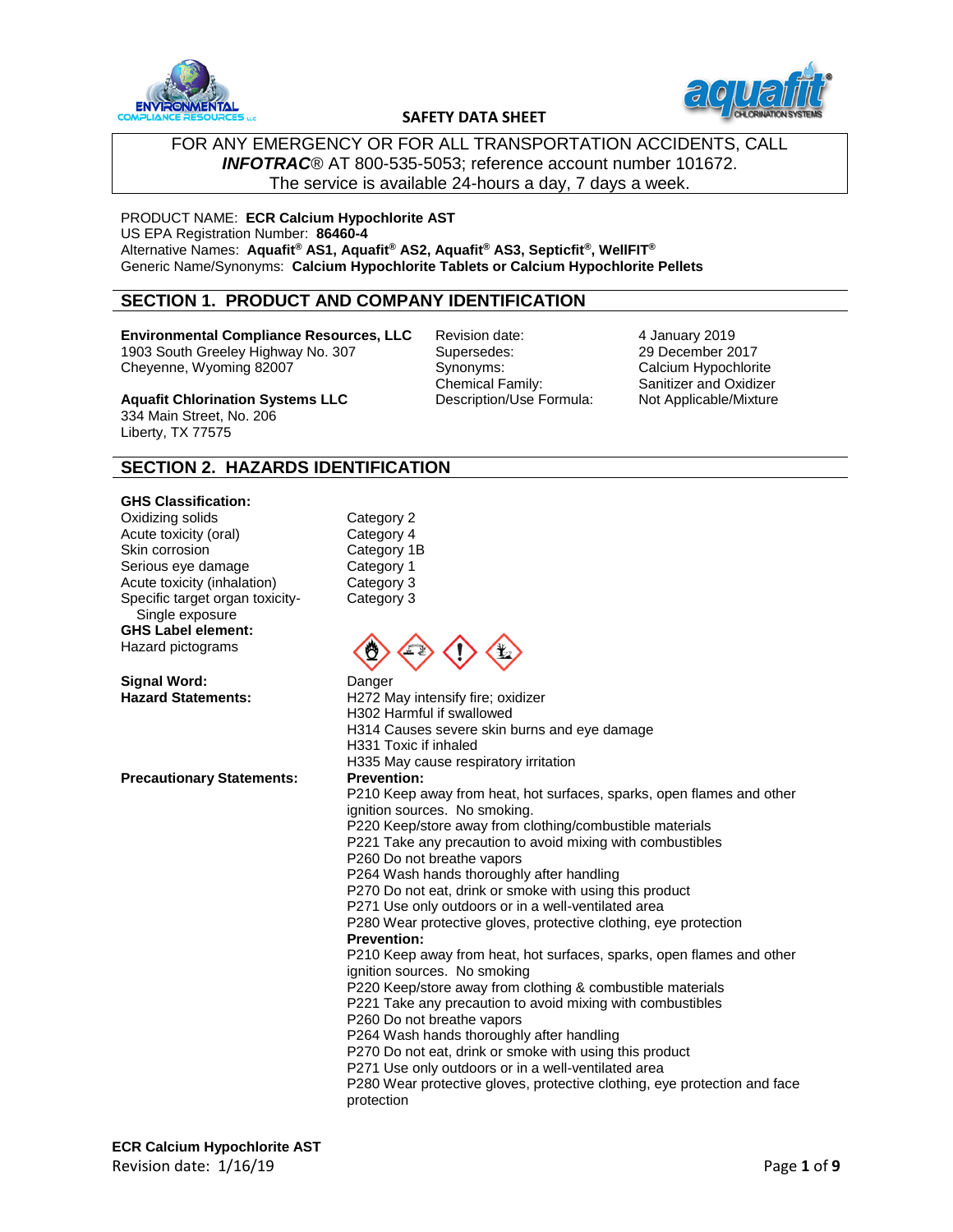



#### **Response:**

P301 + P312 **IF SWALLOWED**: Call a Poison Control Center or doctor if you feel unwell

P301 + P330 + P331 **IF SWALLOWED**: Rinse mouth. Do not induce vomiting P303 + P361+ P353 **IF ON SKIN OR HAIR**: Immediately remove all contaminated clothing; rinse skin with water

P304 + P340 **IF INHALED**: Relocate victim to fresh air and keep at rest in a position comfortable for breathing

P305 + P351 + P338 **IF IN EYES**: Rinse cautiously with water for several minutes. Remove contact lenses, if present, and easy to do. Continue rinsing P310 Immediately call POISON CONTROL or doctor

P363 Wash contaminated clothing before reuse

P370 + P378 in case of fire: Use water spray, alcohol-resistant foam, dry chemical or carbon dioxide to extinguish

#### **Storage:**

P403 + P233 Store in a well-ventilated place. Keep container tightly closed P405 Store locked up

**Disposal:**

P501 Dispose of contents/container in accordance with local regulation

### **Other hazards:** None known

# **SECTION 3. COMPOSITON/INFORMATION ON INGREDIENTS**

| <b>CAS OR CHEMICAL NAME</b><br>CALCIUM HYPOCHLORITE<br>SODIUM CHLORIDE<br><b>CALCIUM CHLORATE</b><br><b>CALCIUM CHLORIDE</b><br>CALCIUM HYDROXIDE<br><b>CALCIUM CARBONATE</b><br>SODIUM TRIPOLYPHOSPHATE<br><b>WATER</b> | CAS#<br>7778-54-3<br>7647-14-5<br>10137-74-3<br>10043-52-4<br>1305-62-0<br>471-34-1<br>13573-18-7<br>7732-18-5                                                                                                                                     | % RANGE<br>60-80<br>$10 - 20$<br>$0 - 5$<br>$0 - 5$<br>$0-6$<br>$0 - 4$<br>$0.5 - 1.0$<br>$5.5 - 10$                                                                                                                                                                                                        |
|--------------------------------------------------------------------------------------------------------------------------------------------------------------------------------------------------------------------------|----------------------------------------------------------------------------------------------------------------------------------------------------------------------------------------------------------------------------------------------------|-------------------------------------------------------------------------------------------------------------------------------------------------------------------------------------------------------------------------------------------------------------------------------------------------------------|
| <b>SECTION 4. FIRST AID MEASURES</b>                                                                                                                                                                                     |                                                                                                                                                                                                                                                    |                                                                                                                                                                                                                                                                                                             |
| General advice:                                                                                                                                                                                                          |                                                                                                                                                                                                                                                    | Call a poison control center or doctor for treatment advice. For 24-hour<br>emergency medical assistance, call <b>INFOTRAC®</b> AT 800-535-5053; reference<br>account number 101672. Have the product container or label with you when<br>calling a poison control center or doctor or going for treatment. |
| Inhalation:                                                                                                                                                                                                              | IF INHALED: Move person to fresh air. If person is not breathing, call 911 or<br>an ambulance, then give artificial respiration, preferably mouth-to-mouth if<br>possible. Call a poison control center or doctor for further treatment advice.    |                                                                                                                                                                                                                                                                                                             |
| Skin contact:                                                                                                                                                                                                            | IF ON SKIN OR CLOTHING: Remove contaminated clothing. Rinse skin<br>immediately with plenty of water for 15-20 minutes. Call a poison control<br>center or doctor for treatment advice.                                                            |                                                                                                                                                                                                                                                                                                             |
| Eye contact:                                                                                                                                                                                                             | IF IN EYES: Hold eye open and rinse slowly and gently with water for 15-20<br>minutes. Remove contact lenses, if present, after the first 5 minutes, then<br>continue rinsing eye. Call a poison control center or doctor for treatment<br>advice. |                                                                                                                                                                                                                                                                                                             |
| Ingestion:                                                                                                                                                                                                               |                                                                                                                                                                                                                                                    | IF SWALLOWED: Call a poison control center or doctor immediately for<br>treatment advice. Have person sip a glass of water if able to swallow. Do not<br>induce vomiting unless told to do so by a poison control center or doctor. Do<br>not give anything by mouth to an unconscious person.              |
| Notes to Physician:                                                                                                                                                                                                      |                                                                                                                                                                                                                                                    | Probably mucosal damage may contraindicate the use of gastric lavage.                                                                                                                                                                                                                                       |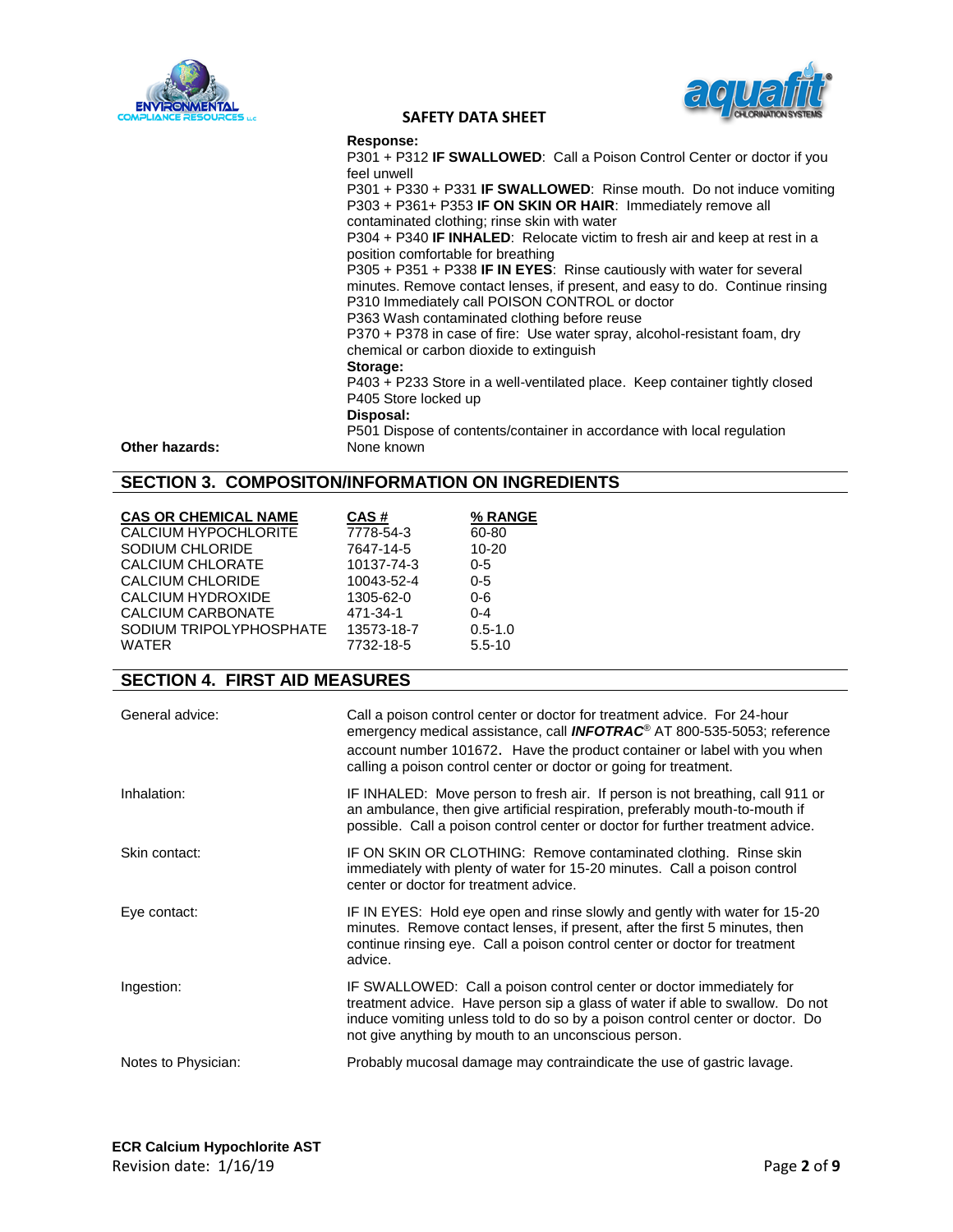



# **SECTION 5. FIREFIGHTING MEASURES**

| Flammability summary (OSHA)                         | This product is chemically reactive with many substances. Any contamination<br>of the product with other substances by spill or otherwise, may result in a<br>chemical reaction and fire. This product is a strong oxidizer, which is capable<br>of intensifying a fire once started. Product is not known to be flammable,<br>combustible or pyrophoric. |
|-----------------------------------------------------|-----------------------------------------------------------------------------------------------------------------------------------------------------------------------------------------------------------------------------------------------------------------------------------------------------------------------------------------------------------|
| <b>Flammable properties</b>                         |                                                                                                                                                                                                                                                                                                                                                           |
| Flash point:                                        | Not applicable                                                                                                                                                                                                                                                                                                                                            |
| Autoignition temperature:                           | Not applicable                                                                                                                                                                                                                                                                                                                                            |
| Extinguishing media:                                | Water only. Do not use dry extinguishers containing ammonium compounds.                                                                                                                                                                                                                                                                                   |
| Firefighting instructions:                          | Use water to cool containers exposed to fire. See Section 6 for protective<br>equipment for firefighting.                                                                                                                                                                                                                                                 |
| Upper flammable/explosive limit,<br>percent in air: | Not applicable                                                                                                                                                                                                                                                                                                                                            |
| Lower flammable/explosive limit,<br>percent in air: | Not applicable                                                                                                                                                                                                                                                                                                                                            |

# **SECTION 6. ACCIDENTAL RELEASE MEASURES**

| Personal protection for<br>emergency situations: | Response to a large quantity spill (100 pounds or greater) or when dusting or<br>decomposition gas exposure could occur, requires the use of a positive<br>pressure, full-face-supplied air respirator or self-contained breathing apparatus<br>(SCBA), chemical resistant gloves, coveralls and boots. In case of fire, this<br>personal protective equipment should be used in addition to normal firefighter<br>equipment.                                                                                                                                                                                                                                                                                                                    |
|--------------------------------------------------|--------------------------------------------------------------------------------------------------------------------------------------------------------------------------------------------------------------------------------------------------------------------------------------------------------------------------------------------------------------------------------------------------------------------------------------------------------------------------------------------------------------------------------------------------------------------------------------------------------------------------------------------------------------------------------------------------------------------------------------------------|
| <b>Spill mitigation procedures</b>               |                                                                                                                                                                                                                                                                                                                                                                                                                                                                                                                                                                                                                                                                                                                                                  |
| Air Release:                                     | Vapors may be suppressed by the use of water fog. All water utilized to assist<br>in fume suppression, decontamination or fire suppression may be<br>contaminated and must be contained before disposal and/or treatment.                                                                                                                                                                                                                                                                                                                                                                                                                                                                                                                        |
| Water release:                                   | This product is heavier than water. This material is soluble in water. Monitor<br>all exit water for available chlorine and pH. Advise local authorities of any<br>contaminated water release.                                                                                                                                                                                                                                                                                                                                                                                                                                                                                                                                                   |
| Land Release:                                    | Contact <b>INFOTRAC<sup>®</sup></b> AT 800-535-5053; reference account number 101672<br>immediately. DANGER: All spills of this product should be treated as<br>contaminated. Contaminated product may initiate a chemical reaction that may<br>spontaneously ignite any combustible material present, resulting in a fire of<br>great intensity. In case of a spill, separate all spilled product from packaging,<br>debris and other material. Using a clean broom or shovel, place all spilled<br>product into plastic bags, and place those bags into a clean, dry disposal<br>container, properly marked and labeled. Disposal containers made of plastic or<br>metal are recommended. Do not seal disposal containers tightly. Immediately |
|                                                  | remove all product in disposal containers to an isolated area outdoors. Place<br>all damaged packaging material in a disposal container of water to assure<br>decontamination (i.e. removal of all product) before disposal. Place all<br>undamaged packaging in a clean, dry container properly marked and labeled.<br>Call for disposal procedures.                                                                                                                                                                                                                                                                                                                                                                                            |
| Additional spill information:                    | Hazardous concentrations in air may be found in local spill area and<br>immediately downwind. Remove all sources of ignition. Stop source of spill as<br>soon as possible and notify appropriate personnel. Dispose of spill residues<br>per guidelines under Section 13, Disposal Consideration. This material may be<br>neutralized for disposal; you are requested to contact before beginning any<br>such procedure. For all TRANSPORTATION ACCIDENTS, CALL INFOTRAC <sup>®</sup><br>AT 800-535-5053; reference account number 101672. REPORTABLE<br>QUANTITY: 10 lbs. (as calcium hypochlorite) per 40 CFR 302.4.                                                                                                                           |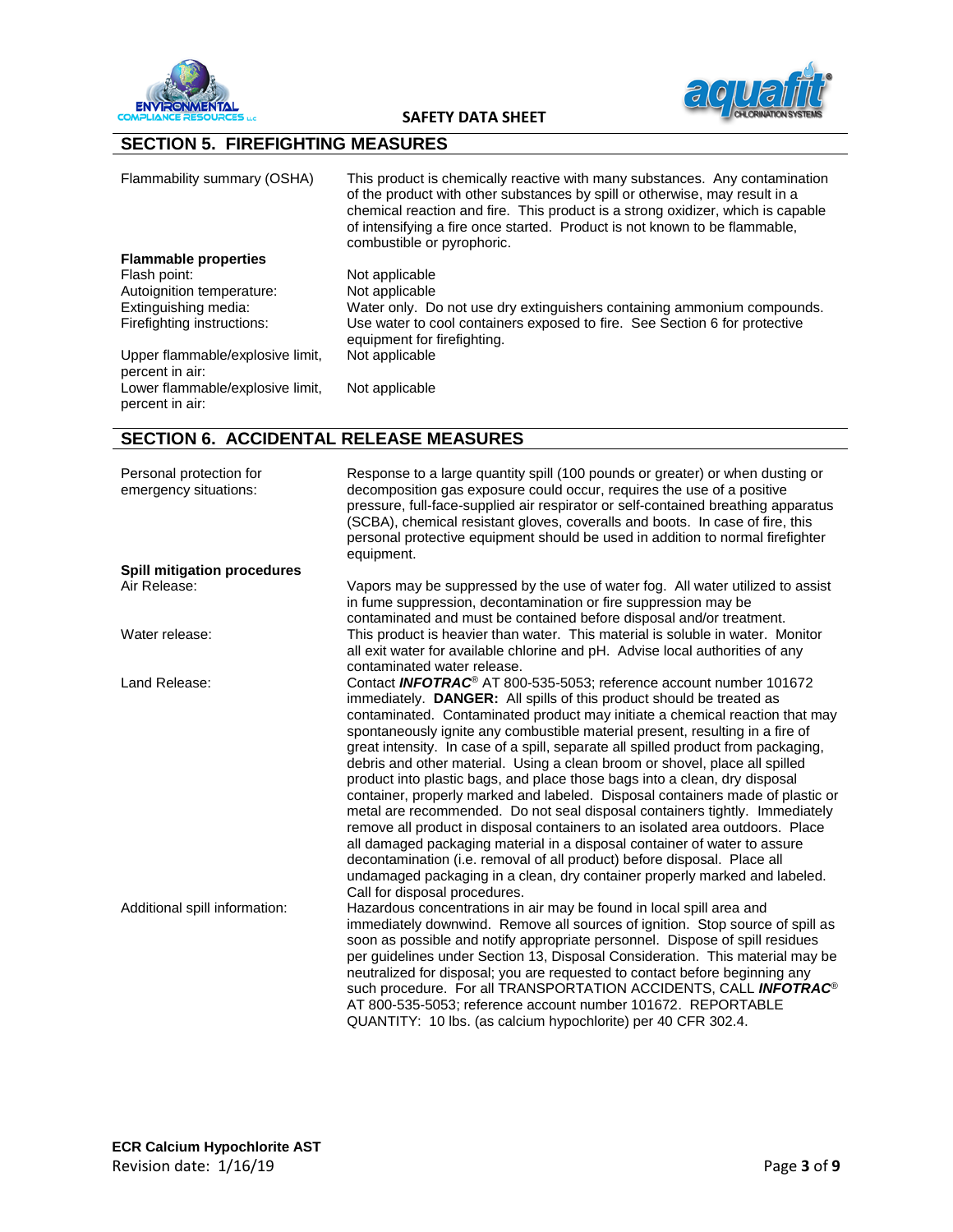



# **SECTION 7. HANDLING AND STORAGE**

| Handling:                              | Avoid inhalation of dust and fumes. Do not take internally. Avoid contact with<br>skin, eyes and clothing. Upon contact with skin or eyes, wash off with water.<br>Remove contaminated clothing and wash before reuse.                                                                                                                                                                                                                                                                                                                                                               |
|----------------------------------------|--------------------------------------------------------------------------------------------------------------------------------------------------------------------------------------------------------------------------------------------------------------------------------------------------------------------------------------------------------------------------------------------------------------------------------------------------------------------------------------------------------------------------------------------------------------------------------------|
| Storage:                               | Keep product tightly sealed in original containers. Store product in a cool, dry,<br>well-ventilated area. Store away from combustible or flammable products.<br>Keep product packaging clean and free of all contamination, including, e.g.<br>other pool treatment products, acids, organic materials, nitrogen-containing<br>compounds, dry powder fire extinguishers (containing mono-ammonium<br>phosphate), oxidizers, all corrosive liquids, flammable or combustible materials,<br>etc.                                                                                      |
| Shelf life limitations:                | Do not store product where the average daily temperature exceeds 95° F.<br>Storage above this temperature may result in rapid decomposition, evolution of<br>chlorine gas and heat sufficient to ignite combustible products. Shelf life (that<br>is, the period of time before the product goes below stated label strength) is<br>determined by storage time and temperatures. Store in a cool, dry and well-<br>ventilated area. Prolonged storage in a climate-controlled storage area or<br>building is recommended in those areas where extremes of high temperature<br>occur. |
| Incompatible materials for<br>storage: | Do not allow product to come into contact with other materials, including e.g.<br>other pool treatment products, acids, organic materials, nitrogen-containing<br>compounds, dry powder fire extinguishers (containing mono-ammonium<br>phosphate), oxidizers, all corrosive liquids, flammable or combustible materials,<br>etc. A chemical reaction with such substances can cause a fire of great<br>intensity.                                                                                                                                                                   |
| Do not store at temperatures<br>above: | Average daily temperature of 35° C/95° F. Storage above this temperature<br>may result in rapid decomposition, evolution of chlorine gas and heat sufficient<br>to ignite combustible products.                                                                                                                                                                                                                                                                                                                                                                                      |

# **SECTION 8. EXPOSURE CONTROLS/PERSONAL PROTECTION**

| Ventilation:                                    | Local exhaust ventilation or other engineering controls are normally required<br>when handling or using this product to keep airborne exposures below the TLV,<br>PEL or other recommended exposure limit.                                                                       |
|-------------------------------------------------|----------------------------------------------------------------------------------------------------------------------------------------------------------------------------------------------------------------------------------------------------------------------------------|
| Protective equipment for routine use of product |                                                                                                                                                                                                                                                                                  |
| Respiratory protection:                         | Wear a NIOSH approved respirator if levels above the exposure limits are<br>possible.                                                                                                                                                                                            |
| Respirator type:                                | A NIOSH approved, full-face, air-purifying respirator equipped with combination<br>chlorine/P100 cartridges. Air-purifying respirators should not be used in<br>oxygen deficient or IDLH atmospheres or if exposure concentrations exceed<br>ten (10) times the published limit. |
| Skin protection:                                | Wear impervious gloves to avoid skin contact. A full impervious suit is<br>recommended if exposure is possible to a large portion of the body. A safety<br>shower should be provided in the immediate work area.                                                                 |
| Eye protection:                                 | Use chemical goggles. Emergency eyewash should be provided in the<br>immediate work area.                                                                                                                                                                                        |
| Protective clothing type:                       | Neoprene, Nitrile, natural rubber (this includes gloves, boots, apron and<br>protective suit).                                                                                                                                                                                   |

#### **Components with workplace control parameters**

| <b>Components (CAS-No)</b>       | Value | <b>Control Parameters</b> | <b>Basis (Update)</b> |
|----------------------------------|-------|---------------------------|-----------------------|
| CALCIUM HYPOCHLORITE (7778-54-3) | TWA   | 1 ma/m $3$                | ARCH OEL*             |
| CALCIUM HYPOCHLORITE (7778-54-3) | Cone  | 37-48 mg/m3               | NIOSH/GUIDE IDLH      |
| CALCIUM HYDROXIDE (1305-62-0)    | TWA   | $5 \text{ ma/m}$ 3        | ACGIH (02 2014)       |

Environmental Compliance Resources recommended occupational exposure guideline.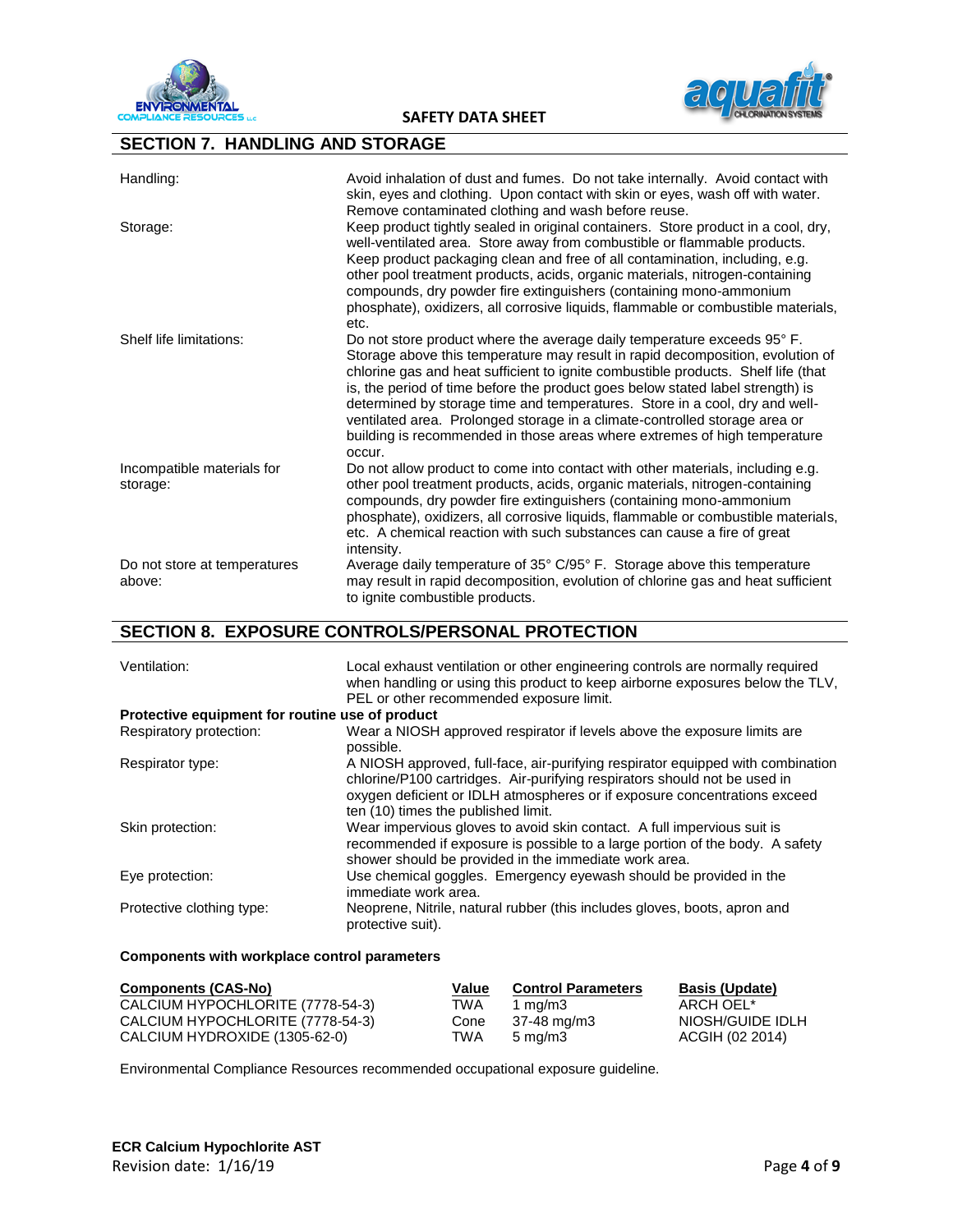



# **SECTION 9. PHYSICAL AND CHEMICAL PROPERTIES**

| Physical state:                        | Solid                                                                  |
|----------------------------------------|------------------------------------------------------------------------|
| Form:                                  | Tablet                                                                 |
| Color:                                 | White                                                                  |
| Odor:                                  | Chlorine-like                                                          |
| Molecular weight:                      | 143.00 g/mol                                                           |
| pH:                                    | 10.4-10.8 (1% solution in neutral, distilled water at 25 $^{\circ}$ C) |
| Boiling point:                         | Not applicable                                                         |
| Melting point/freezing:                | Not applicable                                                         |
| Density:                               | 1.9000g/cc                                                             |
| Vapor pressure:                        | (At 25° C) not applicable                                              |
| Vapor density:                         | Not applicable                                                         |
| Viscosity:                             | Not applicable                                                         |
| Fat solubility:                        | No data                                                                |
| Solubility in water:                   | 18.00000% (At 25° C) Product also contains calcium hydroxide and       |
|                                        | calcium carbonate, which will leave a residue.                         |
| Partition coefficient n-octanol/water: | Not applicable                                                         |
| Evaporation rate:                      | Not applicable                                                         |
| Oxidizing:                             | Oxidizer                                                               |
| Volatiles, % by vol:                   | Not applicable                                                         |
| <b>VOC Content:</b>                    | This product does not contain any chemicals listed under the U.S.      |
|                                        | Clean Air Act, Section 111 SEOCMI Intermediate or Final VOC's          |
|                                        | (40 CFR 60.489). This product does not contain any VOE                 |
|                                        | exemptions listed under the U.S. Clean Air Act, Section 450.           |
| <b>HAP Content:</b>                    | Not applicable                                                         |

# **SECTION 10. STABILITY AND REACTIVITY**

| Stability & reactivity summary:                                 | Product is not sensitive to mechanical shock or impact. Product is not<br>sensitive to electrical static discharge. Product will not undergo hazardous<br>polymerization. Product is an NFPA Class 3 oxidizer, which can cause a<br>severe increase in fire intensity. Not pyrophoric. Not an organic peroxide.<br>If subjected to excessive temperatures, the product may undergo rapid<br>decomposition, evolution of chlorine gas, and heat sufficient to ignite<br>combustible substances. If product is exposed to small amounts of water, it<br>can react violently to produce heat and toxic gases and spatter. Use<br>copious amounts of water for fires involving this product. |
|-----------------------------------------------------------------|------------------------------------------------------------------------------------------------------------------------------------------------------------------------------------------------------------------------------------------------------------------------------------------------------------------------------------------------------------------------------------------------------------------------------------------------------------------------------------------------------------------------------------------------------------------------------------------------------------------------------------------------------------------------------------------|
| Conditions to avoid:                                            | Do not store next to heat source, in direct sunlight, or elevated storage<br>temperature. Do not store where the daily average temperature exceeds<br>95° F. Prevent ingress of humidity and moisture into container or package.<br>Always close the lid.                                                                                                                                                                                                                                                                                                                                                                                                                                |
| Chemical incompatibility:                                       | This product is chemically reactive with many substances, including, e.g.,<br>other pool treatment products, acids, organics, nitrogen-containing<br>compounds, dry powder fire extinguishers (containing mono-ammonium<br>phosphate), oxidizers, corrosive, flammable or combustible materials. Do<br>not allow product to contact any foreign matter, including other water<br>treatment products. Contamination or improper use may cause a fire of<br>great intensity, explosion or the release of toxic gases. If product is<br>exposed to small amounts of water, it can react violently to produce heat<br>and toxic gases and spatter.                                           |
| Hazardous decomposition products:<br>Decomposition temperature: | Chlorine.<br>170°-180° C-, 338°-356° F-                                                                                                                                                                                                                                                                                                                                                                                                                                                                                                                                                                                                                                                  |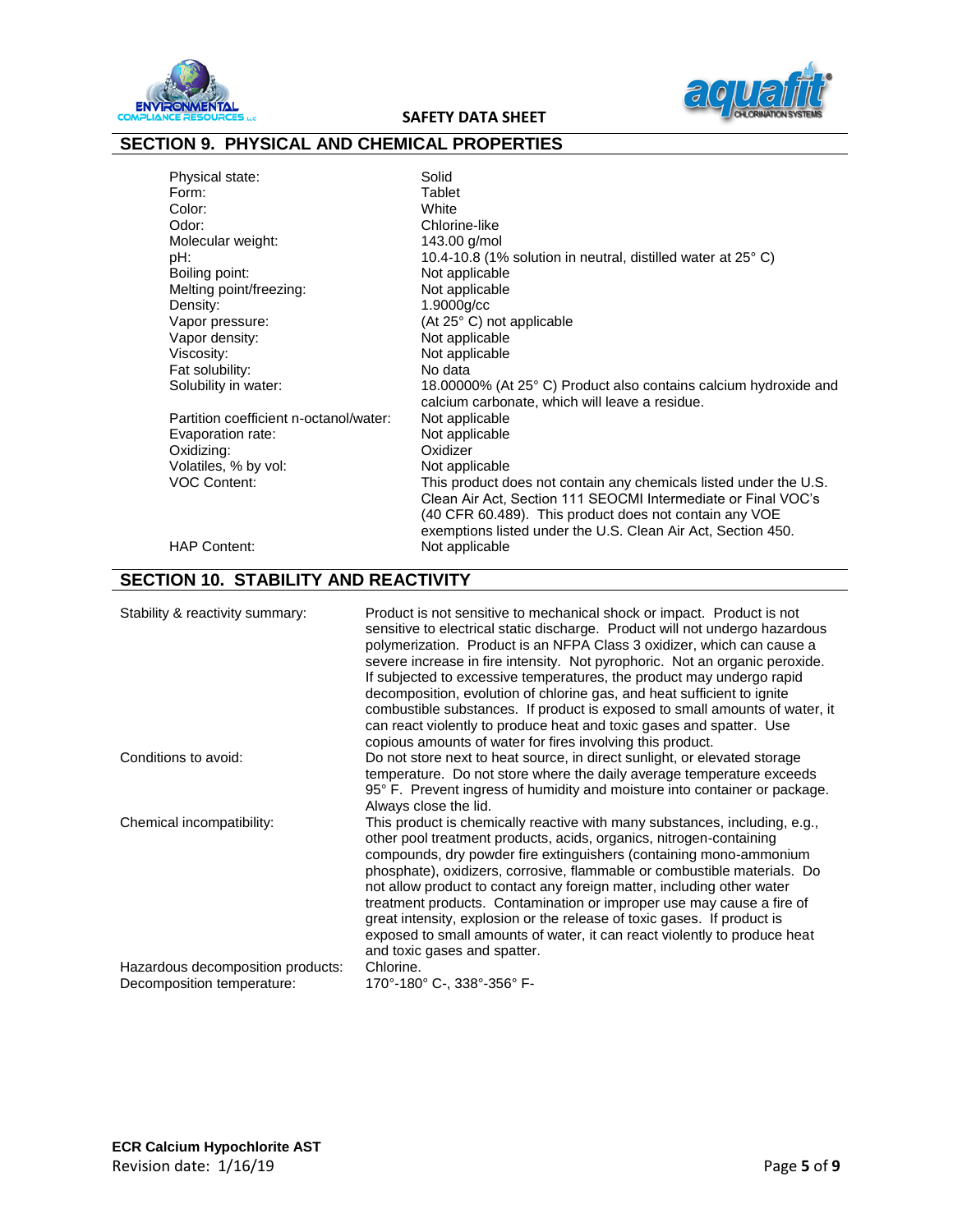



# **SECTION 11. TOXICOLOGICAL INFORMATION**

#### **Component Animal Toxicology**

CCH 3" Calcium Hypochlorite Tablets

#### **Oral LD50 Value:**

Sodium Chloride LD50 = 3,000 mg/kg Rat Calcium Chloride LD50 = 1,000 mg/kg Rat<br>Calcium Hydroxide LD50 = 7.340 mg/kg Rat

Calcium Hypochlorite LD50 (65% calcium hypochlorite 850 mg/kg Rat  $LD50 = 7,340$  mg/kg Rat Sodium Tripolyphosphate LD50 = 6,500 mg/kg Rat

#### **Component Animal Toxicology Dermal LD50 Value:**

Sodium Chloride LD50 >10,000 mg/kg Rabbit Calcium Chloride LD50 = 2,630 mg/kg Rat Calcium Hydroxide No data Sodium Tripolyphosphate No data

Calcium Hypochlorite LD50 (65% calcium hypochlorite) >2,000 mg/kg Rabbit

#### **Component Animal Toxicology Inhalation LC50 Value:** Calcium Hypochlorite Inhalation LC50 1h (65% calcium hypochlorite), (nose only) = 2.04 mg/l Rat

Sodium Chloride Inhalation LC50 1h > 42 mg/l Rat Calcium Chloride No data Calcium Hydroxide No data Sodium Tripolyphosphate Inhalation LC50 4h > 0.39 mg/l Rat

#### **Product Animal Toxicity**

Eye irritation: Corrosive to eyes.

**ECR Calcium Hypochlorite AST** Revision date: 1/16/19 **Page 6** of **9** 

Oral LD50 Value: LD50 Approximately 800 mg/kg Rat Dermal LD50 Value: LD50 > 2,000 mg/kg Rabbit Inhalation LC50 Value: (Nose only) > 0.51 mg/l Rat Skin irritation: Dry material causes moderate skin irritation; wet material causes skin burns. Skin sensitization: This material is not known or reported to be a skin or respiratory sensitizer. Acute toxicity: This product is corrosive to all tissues contacted and upon inhalation, may cause irritation to mucous membranes and respiratory tract. The dry material is irritating to the skin; however, when wet, it will produce burns to the skin. Subchronic/chronic toxicity: There are no known or reported effects from repeated exposure except those secondary to burns. Calcium Chloride: Not known or reported to cause reproductive or developmental toxicity. Mutagenicity: Calcium hypochlorite has been tested in the dominant lethal assay in male mice, and it did not induce a dominant lethal response. Calcium hypochlorite has been reported to produce mutagenic activity in two in vitro assays. It has, however, been shown to lack the capability to produce mutations in animals based on results from the micronucleus assay. In vitro assays frequently are inappropriate to judge the mutagenic potential of bactericidal chemicals due to a high degree of cellular toxicity. The concentration, which produces mutations in these in vitro assays, is significantly greater than the concentrations used for disinfection. Based on high cellular toxicity in in vitro assays and the lack of mutagenicity in animals, the risk of genetic damage to humans is judged not significant. Calcium Chloride: This product was determined to be non-mutagenic in the Ames assay. It was also shown to be non-clastogenic in the chromosomal aberration test. Sodium Tripolyphosphate: This product was determined to be non-mutagenic in the Ames assay. Carcinogenicity: This product is no known or reported to be carcinogenic by any reference source including IARC, OSHA, NTP or EPA. One hundred mice were exposed dermally 3 times a week for 18 months to a solution of calcium hypochlorite. Histopathological examination failed to show an increased incidence of tumors. IARC (International Agency for Research on Cancer) reviewed studies conducted with several hypochlorite salts. IARC has classified hypochlorite salts as having inadequate evidence for

Inhalation LC50 4h (65% calcium hypochlorite), (nose only) = 0.51 mg/l Rat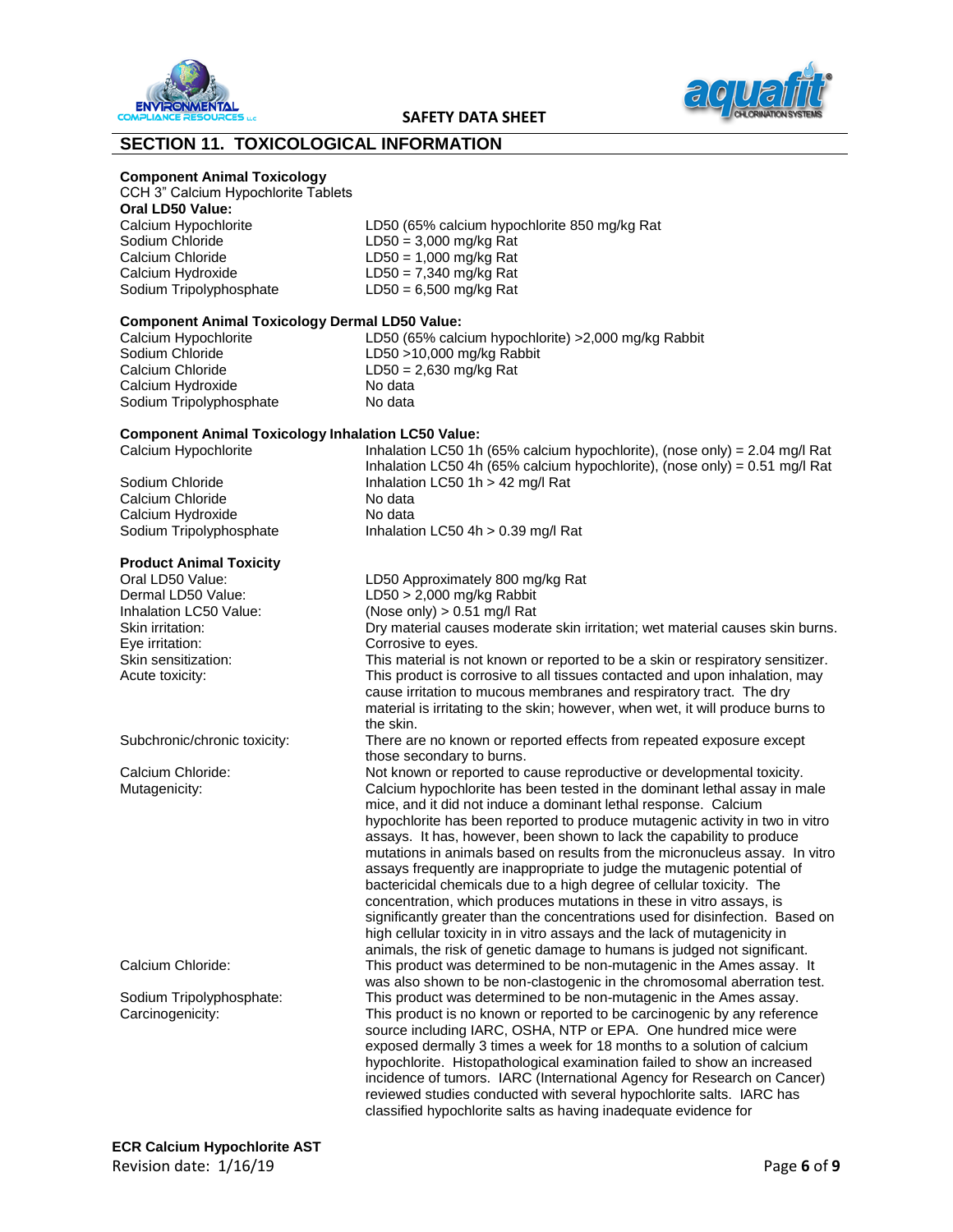



| carcinogenicity to humans and animals. IARC, therefore, considers               |
|---------------------------------------------------------------------------------|
| hypochlorite salts to be not classifiable as to their carcinogenicity to humans |
| (Group 3 Substance).                                                            |
| This chamical is not known or reported to be carcinograpic by any reference     |

Calcium Chloride: This chemical is not known or reported to be carcinogenic by any reference source including IARC, OSHA, NTP or EPA.

# **SECTION 12. ECOLOGICAL INFORMATION**

Overview: Highly toxic to fish and other aquatic organisms. **Ecological Toxicity Values for: Calcium Hypochlorite** Bobwhite Quail Dietary LC50 >5,000 ppm Bobwhite Quail **DED** Cral LD50 3,474 mg/kg Mallard ducklings Dietary LC50 > 5,000 ppm

Bluegill (nominal, static) 96 h LC50 0.088 mg/l Rainbow Trout (Salmo Gairdneri) (nominal, static) 96 h LC50 0.16 mg/l Daphnia Magna (nominal, static) 48 h LC50 0.11 mg/l

#### **Ecological Toxicity Values for: Calcium Chloride**

| Bluegill                     |
|------------------------------|
| Mosquito Fish                |
| Pimephales Promelas (Fathead |
| Minnow)                      |
| Daphnia Magna                |
| Ceriodaphnia Dubia           |
| Nitzschia Linearis (Diatom)  |

(nominal, static) 96 h LC50 = 10,650 mg/l (nominal, static) 96 h LC50 =  $13,400$  mg/l (nominal, static) 96 h LC50 =  $4,630$  mg/l (nominal, static) 48 h LC50 =  $2,770$  mg/l (nominal, static) 48 h LC50 =  $1,830$  mg/l

 $(nominal, static)$  5 day LC50 = 3,130 mg/l

# **SECTION 13. DISPOSAL CONSIDERATIONS**

**CARE MUST BE TAKEN TO PREVENT ENVIRONMENTAL CONTAMINATION FROM THE USE OF THE MATERIAL. THE USER OF THE MATERIAL HAS THE RESPONSIBILITY TO DISPOSE OF UNUSED MATERIAL, RESIDUES, AND CONTAINERS IN COMPLIANCE WITH ALL RELEVANT LOCAL, STATE, AND FEDERAL LAWS AND REGULATIONS REGARDING TREATMENT, STORATE, AND DISPOSAL FOR HAZARDOUS AND NONHAZARDOUS WASTES.**

Waste disposal summary: If this product becomes a waste, it meets the criteria of a hazardous waste as defined under 40 CFR 261, and would have the following EPA hazardous waste number: D001. If this product becomes a waste, it will be a hazardous waste, which is subject to the Land Disposal restrictions under 40 CFR 268 and must be managed accordingly. Disposal methods: As a hazardous, solid waste, it should be disposed of in accordance with local, state and federal regulations. Potential US EPA waste codes: D001

# **SECTION 14. TRANSPORT INFORMATION**

| <b>DOT</b>                                                                                       | 2880                                           |
|--------------------------------------------------------------------------------------------------|------------------------------------------------|
| UN number:                                                                                       | Calcium hypochlorite, hydrated mixtures.       |
| Description of the goods:                                                                        | 5.1                                            |
| Class:                                                                                           | Ш                                              |
| Packing group:                                                                                   | 5.1                                            |
| Labels:                                                                                          | 140                                            |
| Emergency response guidebook<br>number:<br><b>TDG</b><br>UN number:<br>Description of the goods: | 2880<br>Calcium Hypochlorite, hydrated mixture |
| Class                                                                                            | 5.1                                            |
| Packing group:                                                                                   | Ш                                              |
| Labels:                                                                                          | 5.1                                            |

Revision date: 1/16/19 **Page 7** of **9**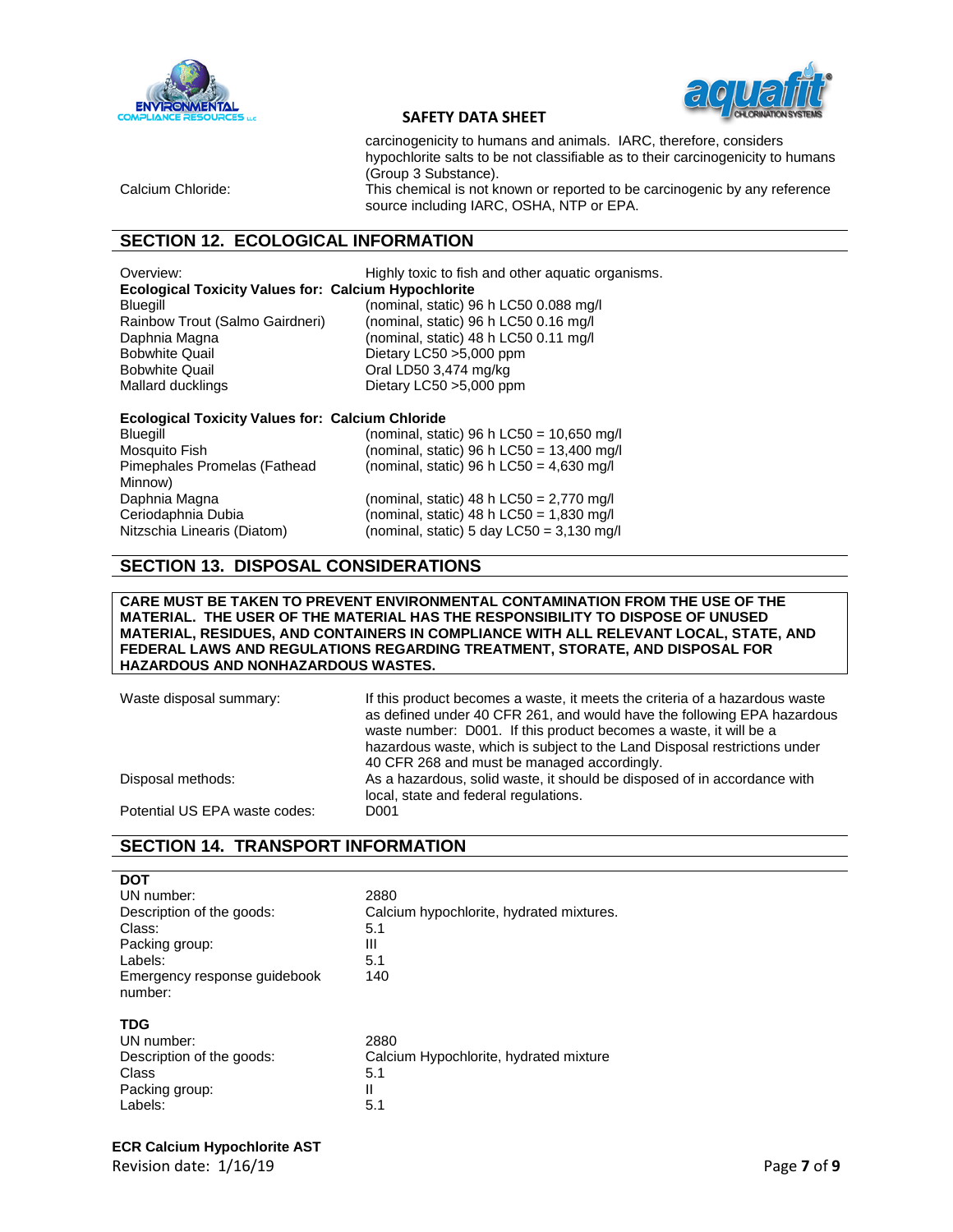

**IATA**



### **SAFETY DATA SHEET**

| UN number:                                | 2880                                   |
|-------------------------------------------|----------------------------------------|
| Description of the goods:                 | Calcium Hypochlorite, hydrated mixture |
| Class:                                    | 5.1                                    |
| Packing group:                            | Ш                                      |
| Labels:                                   | 5.1                                    |
| Packing instruction (cargo aircraft):     | 563                                    |
| Packing instruction (passenger aircraft): | 559                                    |
| Packing instruction (passenger aircraft): | Y546                                   |
| <b>IMDG-CODE</b>                          |                                        |
| Un number:                                | 2880                                   |
| Description of the goods:                 | Calcium Hypochlorite, hydrated mixture |
| Class:                                    | 5.1                                    |
| Packing group:                            | Ш                                      |
| Labels:                                   | 5.1                                    |
| EmS Number 1:                             | F-H                                    |
| EmS Number 2:                             | S-Q                                    |
| Marine pollutant:                         | Yes                                    |
|                                           |                                        |

## **SECTION 15. REGULATORY INFORMATION**

**This chemical is a pesticide product registered by the United States Environmental Protection Agency and is subject to certain labeling requirements under federal pesticide law. These requirements differ from the classification criteria and hazard information required for safety data sheets (SDS), and for workplace labels of non-pesticide chemicals.**

| Signal word:       | <b>DANGER</b>                                              |
|--------------------|------------------------------------------------------------|
| Hazard statements: | Causes substantial but temporary eye injury.               |
|                    | Corrosive. Causes skin burns.                              |
|                    | Corrosive. Causes irreversible eye damage.                 |
|                    | This pesticide is toxic to fish.                           |
|                    |                                                            |
|                    | EPCRA – Emergency Planning and Community Right-to-Know Act |

#### **CERCLA Reportable Quantity**

| $22 - 1100$ $00 - 10000$ |           |                    |                             |
|--------------------------|-----------|--------------------|-----------------------------|
| Components               | CAS-No    | Component RQ (lbs) | Calculated Product RQ (lbs) |
| Calcium hypochlorite     | 7778-54-3 |                    |                             |

#### **SARA 302**

No chemicals in this material are subject to the reporting requirements of SARA Title III, Section 302. **SARA 313**

This material does not contain any chemical components with known CAS numbers that exceed the threshold (De Minimis) reporting levels established by SARA Title III, Section 313.

#### **Clean Air Act**

This product does not contain any hazardous air pollutants (HAP), as defined by the U.S. Clean Air Act Section 12 (40 CFR 61).

This product does not contain any chemicals listed under the U.S. Clean Air Act Section 112(r) for Accidental Release Prevention (40 CFR 68.130, Subpart F).

This product does not contain any chemicals listed under the U.S. Clean Air Act Section 111 SOCMI Intermediate or Final VOC's (40 CFR 60.489).

#### **Clean Water Act**

The following hazardous substances are listed under the U.C. Clean Water Act, Section 311, Tale 116.4A:

#### **Calcium hypochlorite 7778-54-3 80%**

The following hazardous chemicals are listed under the U.S. Clean Water Act, Section 311, Table 117.3:

#### **Calcium hypochlorite 7778-54-3 80%**

This product does not contain any toxic pollutants listed under the U.S. Clean Water Act, Section 307: